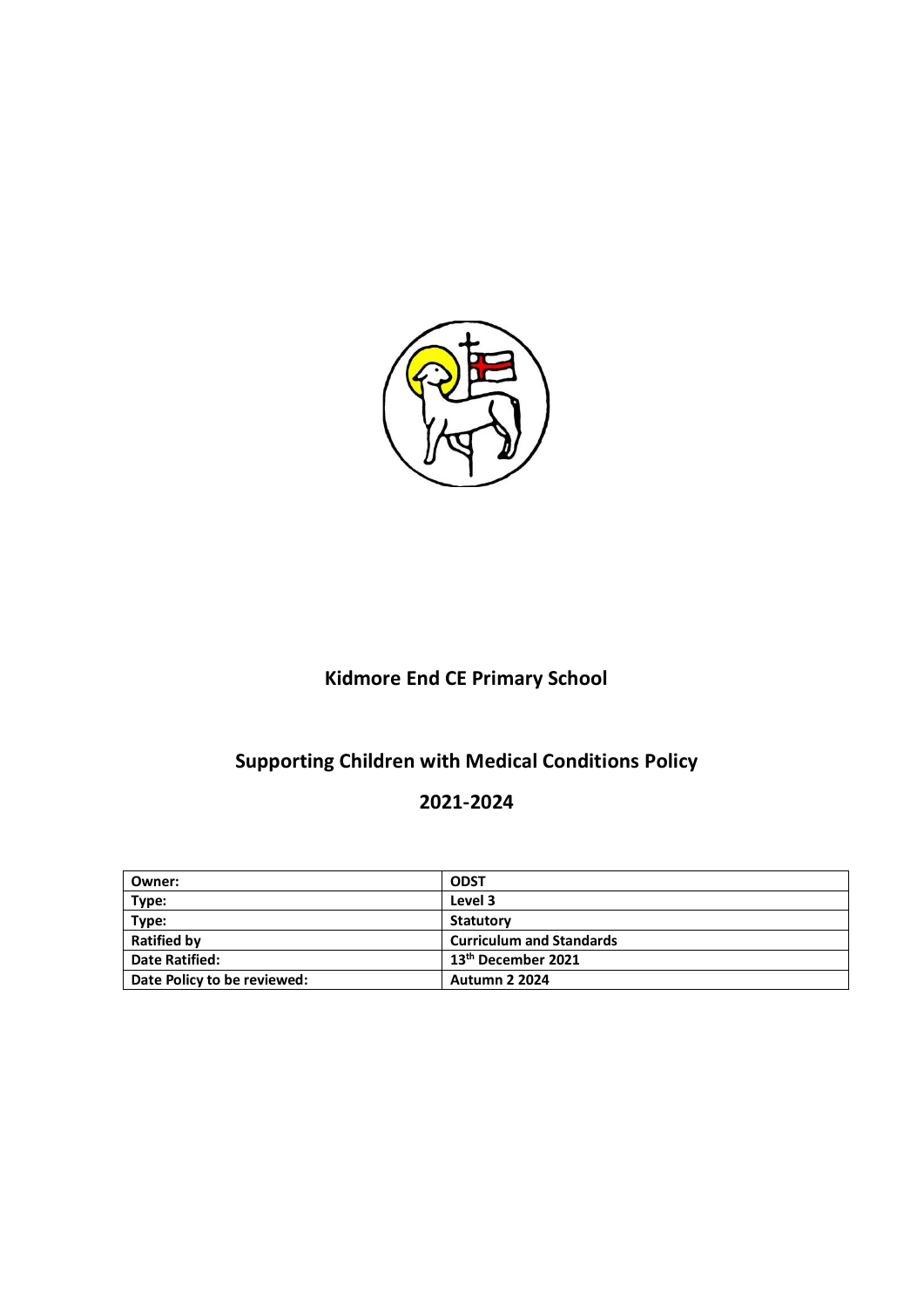## **1. Equal Opportunities Statement**

The school values diversity in its community and is committed to providing equal opportunities for all, whether they are a job applicant, teacher, member of the non-teaching staff, pupil, parent or governor. Through equal opportunities the school will strive to provide for everyone equally, regardless of ethnic background, faith, gender, age, sexual orientation, Special Educational Needs or disability. All governing body policies will operate within and be implemented with regard to this framework.

## **2. Aims of Policy**

To assist pupils with medical needs to achieve their full potential, and to be included in all aspects of school life.

Most pupils will, at some time have a medical condition that may affect their participation in school activities, for many this will only be short term. Other pupils may have medical conditions, if not properly managed, which could limit their access to education. These are regarded as having Medical Needs.

Most pupils with medical needs are able to attend school regularly and with some support from the school, take part in most normal school activities. School staff may need to exercise extra care in supervising some activities, to ensure that these pupils with medical needs and others are not put at risk.

## **3. Parent's Role**

● It is the parent's responsibility to make sure that their child is well enough to attend school. If the child is unwell, the parents should keep the child at home and inform the school by 9.00am each morning.

● Parents must provide sufficient information about their child's medical condition, treatment and/or special care needed at school and let the school know of any changes to the prescription or the support needed.

● Parents must ensure that medication is clearly labelled – on medication itself this should include: name of child, name of medication, dose and frequency.

● It is the responsibility of the parent/guardian to ensure that their child's medication is in date.

## **4. School Responsibility**

The school's designated person for medical needs is the Headteacher. The Headteacher may delegate tasks to other appropriate members of staff.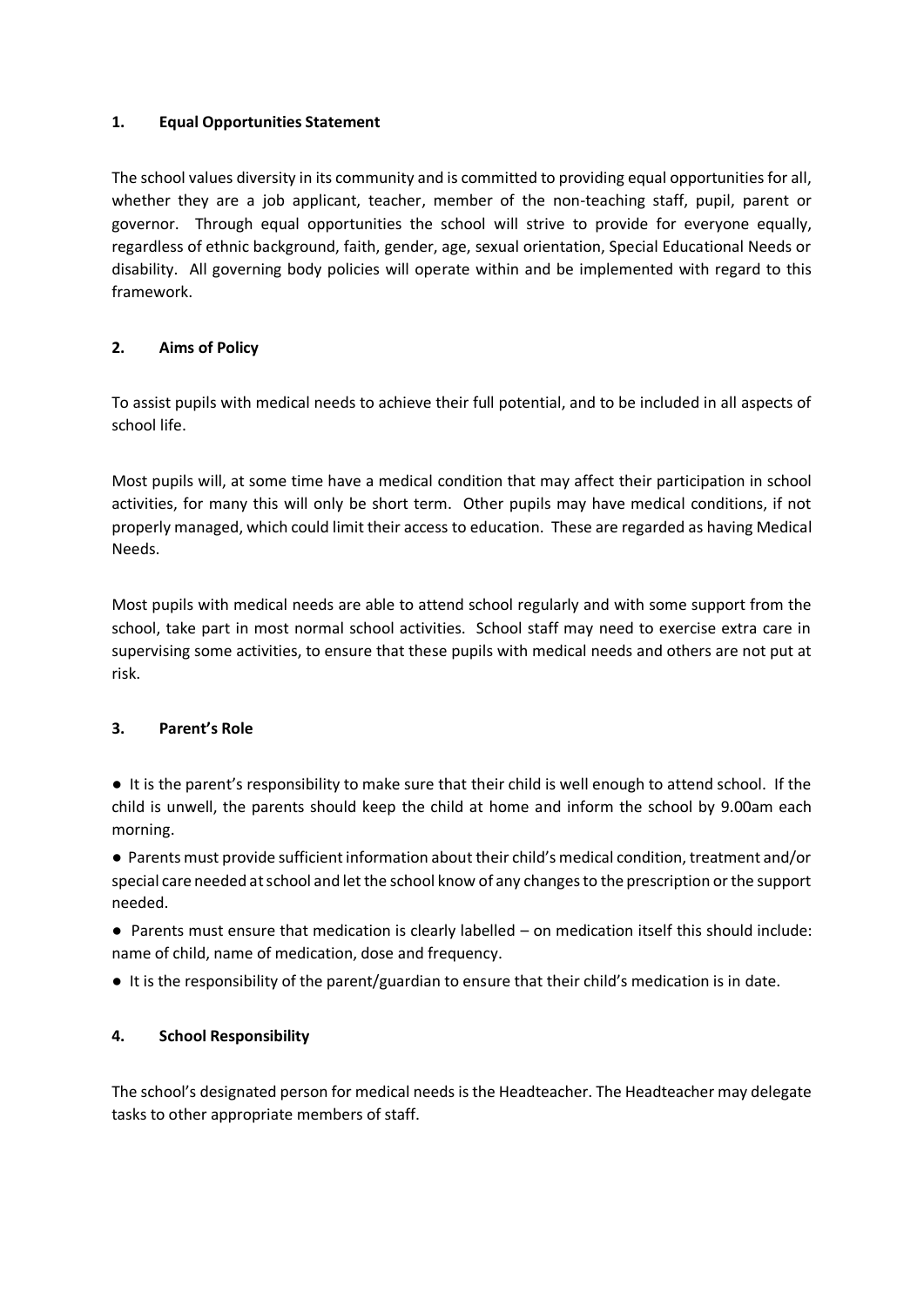The designated person is responsible for ensuring that willing staff have appropriate training to support pupils with medical needs which is updated annually, (school nurses do epi-pen, asthma, diabetes and epilepsy or can liaise with other professionals for appropriate training).

All staff are expected to use their best endeavours at all times, particularly in emergencies.

The school must make sure that correct procedures are followed; keeping accurate records for each child and each incident and liaise with parents accordingly.

The Headteacher is responsible for the day to day decisions taken about administering medication to children who have medical needs.

The Headteacher will make sure that staff follow the school's documented procedure, following guidance from the education authority, they should be fully covered by their employer's public liability insurance should a parent make a complaint.

An INDIVIDUAL HEALTH CARE PLAN will also help schools to identify the necessary safety measures required to support pupils with medical needs. This will be completed by a school member of staff and school nurse where appropriate.

It is unacceptable practice to exclude children with medical conditions from any part of school life including residential trips.

#### **School Staff (Teaching and Non-teaching**)

Teachers who have pupils with medical needs in their class will understand the nature of the condition and when and where the pupil may need extra attention.

Staff will be aware of the likelihood of an emergency arising and what action to take if one occurs.

At different times of the day other staff may be responsible for pupils (i.e.; Lunchtime controllers). It is important that they are provided with training and advice.

If staff notice a deterioration in a pupil's health over time (or changes to regular routine), they should inform the Headteacher, who should in turn arrange for the parents to be informed.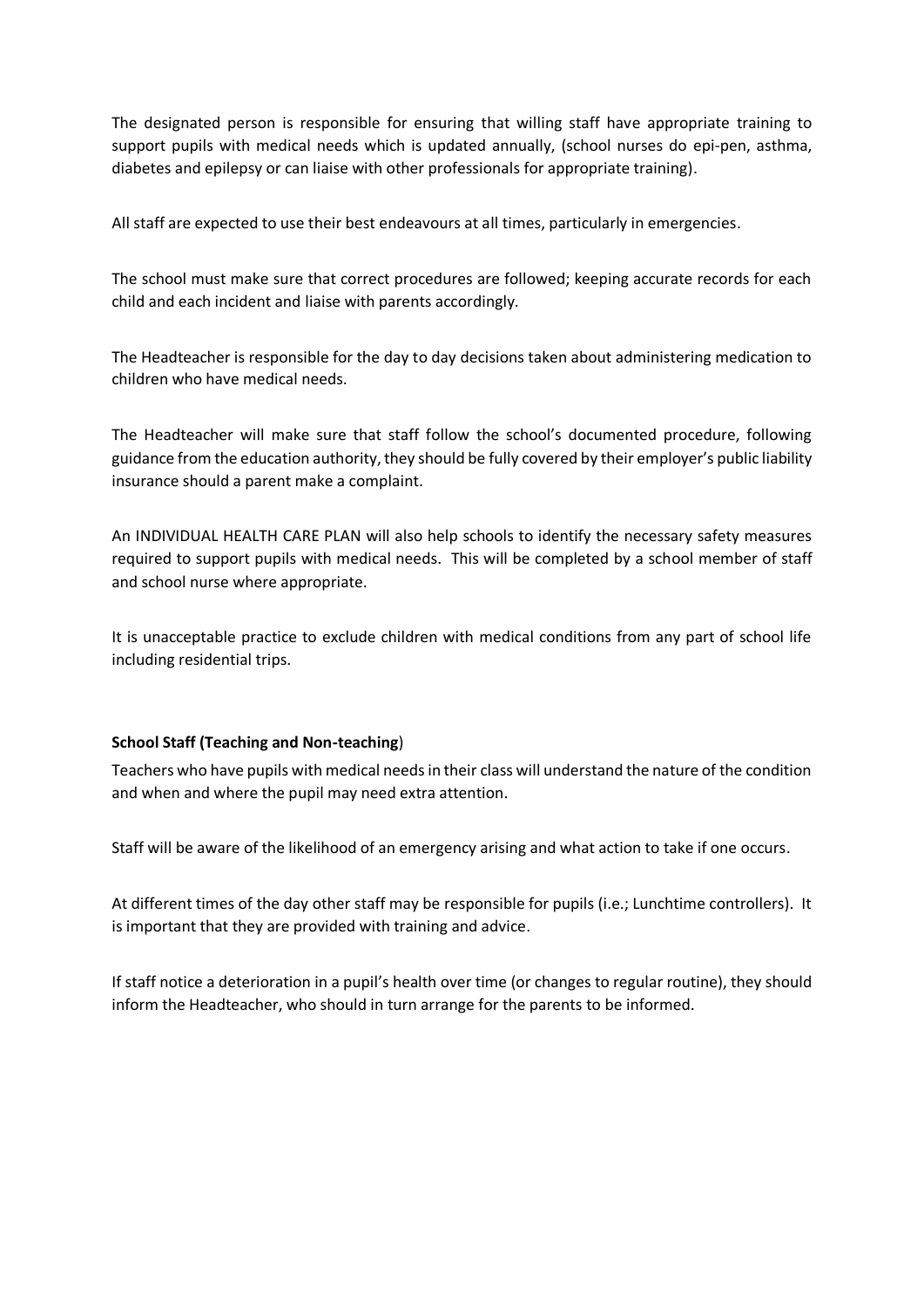#### **5. Administering Medication**

Any member of staff who agrees to accept responsibility for administering prescribed medication to a pupil should have proper training and guidance and should check the following: -

- The pupil's name
- Written instructions provided by doctor on label of medication
- Prescribed dose and frequency as detailed in instructions
- Expiry date

He or she will be aware of possible side effects of the medication and what to do if they occur.

School staff will generally not give any non-prescribed medication to pupils i.e. aspirins, paracetamol. A child should never be given aspirin, unless prescribed by a doctor. If a pupil suffers from acute pain i.e. Migraine, the parents should authorise and supply appropriate painkillers, with written instructions about when the child should take the medication. The dosage will be in line with the instructions on the package. A member of staff will supervise the pupil taking the medication and notify the parents on the day that painkillers are taken.

No child will be given medication without his/her parent's written consent.

It is good practice to allow pupils with medical needs to manage their own medication from a relatively early age (parents should state this on health care plan). If doing so, staff should supervise them at all times.

If a pupil refuses to take medication, staff will not force them to do so. The school should inform the parent as a matter of urgency, and if necessary call the emergency services .

Some medicine needs to be refrigerated. Medicines should be clearly marked and can be kept in the refrigerator in the medical room.

Medicines will be stored safely but accessible to those it is prescribed for.

Parents will collect medicines held at school from the office and are responsible for the disposal of date expired medication.

There is no legal duty which requires school staff to administer adhoc medication, this is a voluntary role.